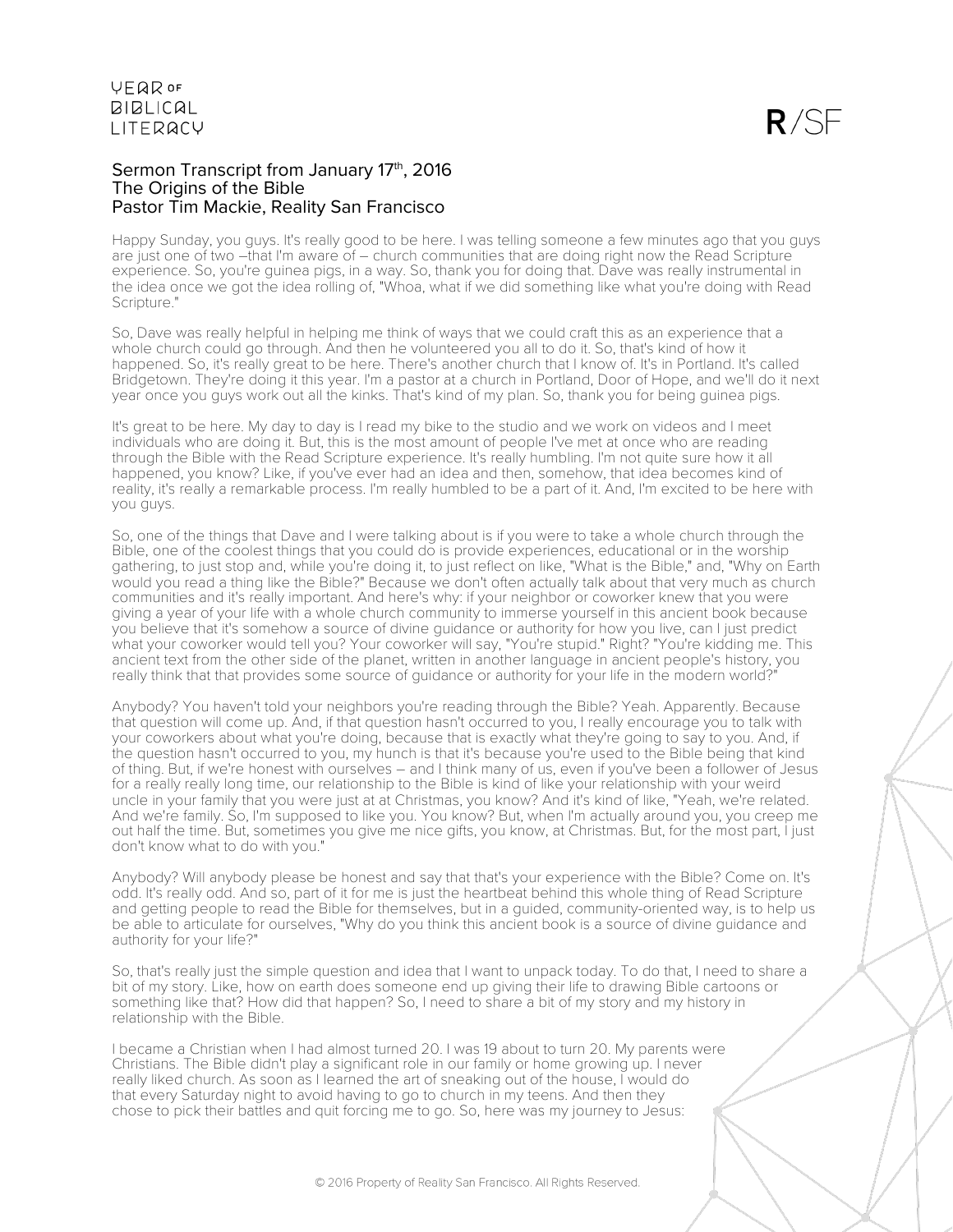$R / S$ 

there is an outreach ministry to skateboarders in Portland, Oregon and it's called Skatechurch. It's a large skate park, huge warehouse skate park. It's in the back lot of a church in northeast Portland. The park is open five nights a week and you can come, pay a couple dollars to help with the upkeep of the park, and you can skateboard in the park. Then what they do is they shut the park down halfway through the night at 8 o'clock. You skate from 6:30-8, and then one of the staff or volunteers who runs it will get up and give a Jesus talk every night.

If you want to skate for the second half of the night, you have to sit through the Jesus talk. It's great. And, if you skip out on the Jesus talk, which happens regularly, you can't skate in the park until you come next week and sit through the Jesus talk. And then you can go through the thing. So, there you go. And it's really remarkable. You know? Skateboard culture doesn't have the – it attracts all kinds of people. I'll just say that, alright? But, people respect the rules at the Skatechurch park. It's an amazing skate park. So, people sit through the Jesus talk, and so did I for three years. Sitting at the back and thinking this was all silly and stupid and so on.

But, something happened over those years and it was just the stories about Jesus and His words and His teachings, you know? I'm sitting at the back and it's like who Jesus is starts becoming unavoidable to me. And I'm getting older, I'm out of high school and living in my parent's basement, working a very low-paying job, and smoking way too much pot. You know, I came to this point in my life where I realized I have to do something with my life and I have to do something about Jesus. Like, I can't put off who He is anymore. I had a couple wonderful friends who were really great skateboarders and they were followers of Jesus and they worked there.

So, there you go. It was a Wendy's restaurant by the skate park in August of 1995. You know, not everybody has a story where they're following Jesus and there's a point they can remember. It's more of a slow burn process for some people. But, for me, it was a decision, a conversation. I drive by that Wendy's on a regular basis. It was one of the most life-shaping events in my life story. So, here's what happened after that: I'm down for Jesus, you know? And so, I start getting involved with Skatechurch and I'm asked to give the Jesus talk every once in a while. So, as I'm learning and reading about Jesus, first of all, you just notice right away that He's just really concerned about the Bible.

It's His Bible. You know, He's constantly quoting from it and alluding to it. It's like He has it memorized or something. You know? Like, He really really cares about the Bible. In fact, He says if you really want to understand who He is, you need to understand the story of the Bible leading up to Him because He's here to fulfill it and carry the story forward. So I'm like, "Okay. I'm down for Jesus. I need to reckon with this book now."

So, here I am. I'm a young man in my early 20s and I'm reading the Bible for the first time. And I'm just, "Whoa." You know? It's very bewildering. You guys, there's a talking snake on page 3, for goodness sake. Don't tell me that's not weird. Like, that's very odd. You know? The floods and plagues and all of the sex scandals. There's a lot of sex scandals in the Bible. What do you do with this thing? It's like the weird uncle. Like, I'm half repulsed by it, but the other times I'm strangely drawn to it. You know?

But then I'm like, "Jesus, He's awesome. I want to follow Him. What do I do with this?"

So, thus began my long, complicated relationship with the Bible. So, across the street from the skate park is a Christian college. It's called Multnomah University now. It was called Multnomah Bible College back then. And I didn't have any aspirations, but I wanted to know how to teach the Bible to these junior high skateboarders. So, I'll go to college, I guess. And the career arch was skateboarding to "I'll sign up for Ancient Greek and then I'll sign up for Ancient Hebrew."

I don't know what happened, you guys. Fourteen years of school went by. That's what happened. And four educational institutions later. First it was just the content of the Bible. But then, it was these questions about like "Where did this thing come from? What are the historical origins of the Bible?"

And I just became fascinated with it and the whole journey. I just got obsessed with it and became a bonafide Bible nerd. That's just who I am and I've come to accept that fate. Alright? That's okay. But, it's been a wonderful journey and it has given me only a greater love and appreciation for the beauty of who Jesus is and for the beauty of the Scriptures. Now, here's what's interesting: eventually, the last educational institution was the University of Wisconsin. I did a PhD in Hebrew Bible and Jewish Studies. I had this cup of coffee more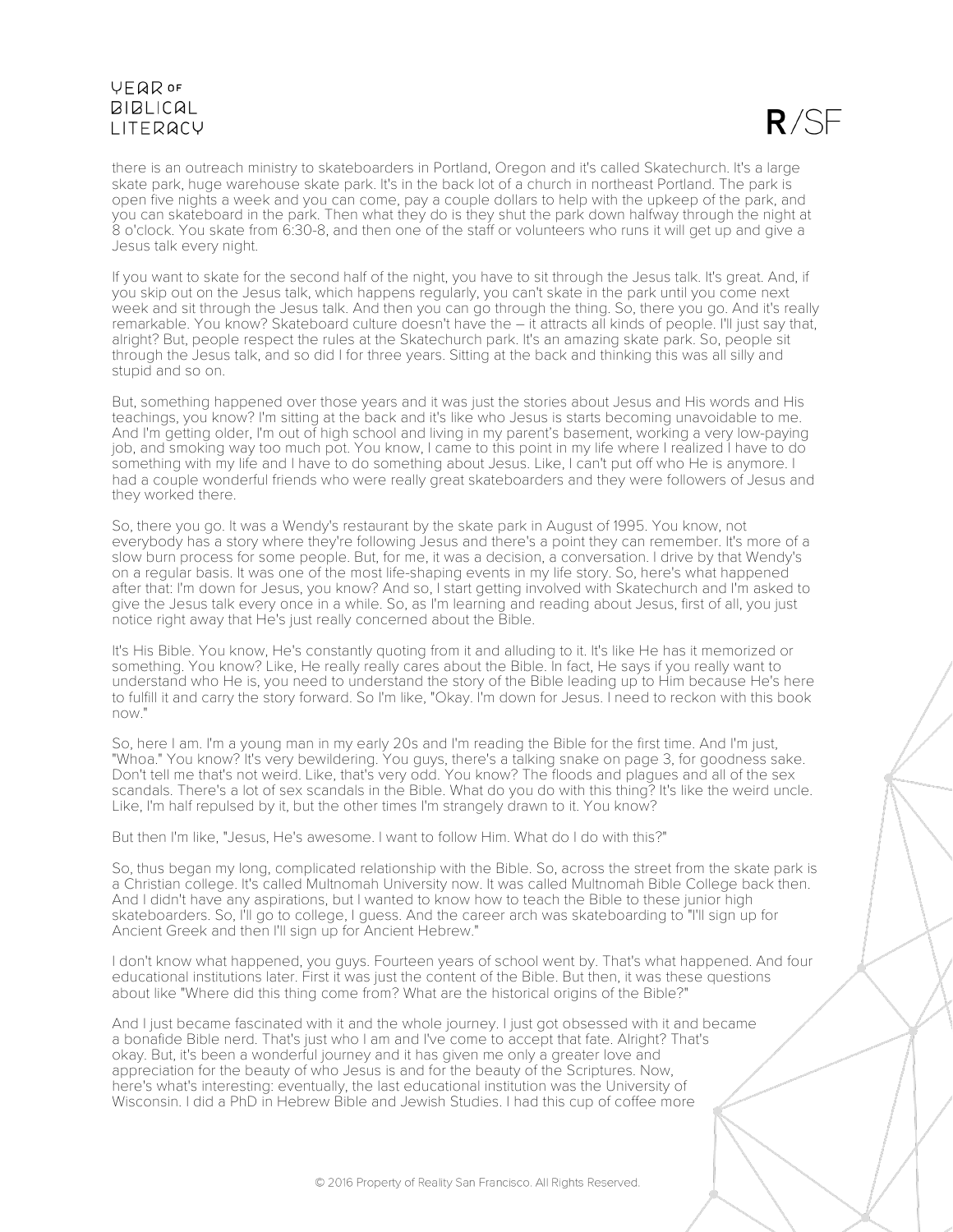# UFQDOF **BIBLICAL I ITFRACY**



times than I can even remember, and it was with other university students, people in the Jewish Studies department, people taking Intro to Biblical Literature class and, you know, they grew up as Christians or something and I met them at the church we were going to.

And they are taking Intro to Biblical Literature and they're learning the same exact history of the formation of the Bible and it's complicated, fascinating, wonderful story of the Bible and how it came into existence. And they're having a crisis of faith. They're learning this history and the whole – I mean, sociology and geology and language and so on. And they've come to this point where they think there's no way that this book is God's Word. Like, it's so thoroughly human. Right? It has a public human history that we can trace.

And I remember I just didn't know what to do with these conversations because I'm learning the same exact history and it's bringing me to the exact opposite conclusion. That the Scriptures are so beautiful and Jesus is so amazing and how they are a divine and human word to God's people. Are you with me here? Same facts led to completely opposite conclusions. So, what's going on with that?

Here's what I think the root issue is. There's a glitch in the system that's producing this paradox. The glitch in the system has to do with some of our basic assumptions about what the Bible is, where it came from and what it's for and what people are supposed to do with it. So, here to illustrate what I think the root issue is, I need to show you and M.C. Escher drawing. Any Escher fans? Anybody? Excellent. Yeah. Great.

So, my dad – this is a good Portland story. If you've been in Portland, part of the center hub of east Portland is Hawthorne Blvd; the Hawthorne district. It's changing now, but it has been kind of the Bohemian center of the city. And that's where I grew up. Right in the heart of the Hawthorne district. Of course, you know? And he ran his painting business out of our garage, of course. That's very Portland, right?

But, I grew with art and books everywhere, all over our home. And I remember, as a young boy, being just fascinated with the M.C. Escher coffee table books. Because, most of Escher's work is exploring visual paradoxes and optical illusions and playing with 2D and 3D in the same drawings. It's brilliant. Go Google "Escher" and you'll be better off for it.

So, here's what he's doing here. This is exploring a different kind of paradox. There are some realities that exist as one. It's one thing, yet two. Right? So it's called the drawing hands and it's a visual exploration of this concept of chicken or the egg. You know? Which came first? Of two distinct things, yet the exist as one. Which hand is drawing the other? Yes. Okay? So, there you go. That's what's happening there.

For me, this drawing has helped me put language to and flesh out what has been the historic conviction of the Christian orthodox tradition and Jewish orthodox tradition about what the Bible is. And that is that it is a divine book and a human book at the same time and that neither one of those is more significant or overpowers the other. It's both. It's a human book. People wrote the Bible. This should not scandalize us one bit. It actually says it quite a few times in the book itself where it came from and that people wrote it.

And yet, the Bible and Jesus Himself makes this claim about these human words. That these human words speak God's Word to His people. Through these human words, God speaks. It's not an either/or, it's a both/and. And I'm not good at Photoshop. At the Bible Project, I work with a lot of people who are. So, I just give it to them now. But, if I were good at Photoshop, I would erase one of the hands – the human hand – and just leave the divine hand and I would say, "In American..." – call it whatever. Traditional, evangelical, orthodox – "...church communities, people are raised with a view of the Bible that has essentially erased one of those hands and it's just the divine hand."

And it's a view like, "Yes, of course the Bible was written by people. But, they're mostly incidental to the process." And usually this comes along with a view of maybe how the Bible was written. That God's like beaming thoughts and ideas into a human's brain and they're in a Holy Spirit trance. You know? I'm not joking. That's a very common conception of how people think about the process.

So, I called this the golden-tablets-falling-from-heaven view of the Bible. It usually comes along with a vision of what the Bible is for and what it is. It's a divine rule book or behavior manual of some kind and God wants us to have correct beliefs so that we'll have correct behaviors so that we'll go to the good place and not the bad place after you die.

Anybody? Does anybody want to say I'm wrong and say – I'm caricaturing it, I know. I know it's a caricature. But, it's true. Like, that's the view of the Bible that most, if not much,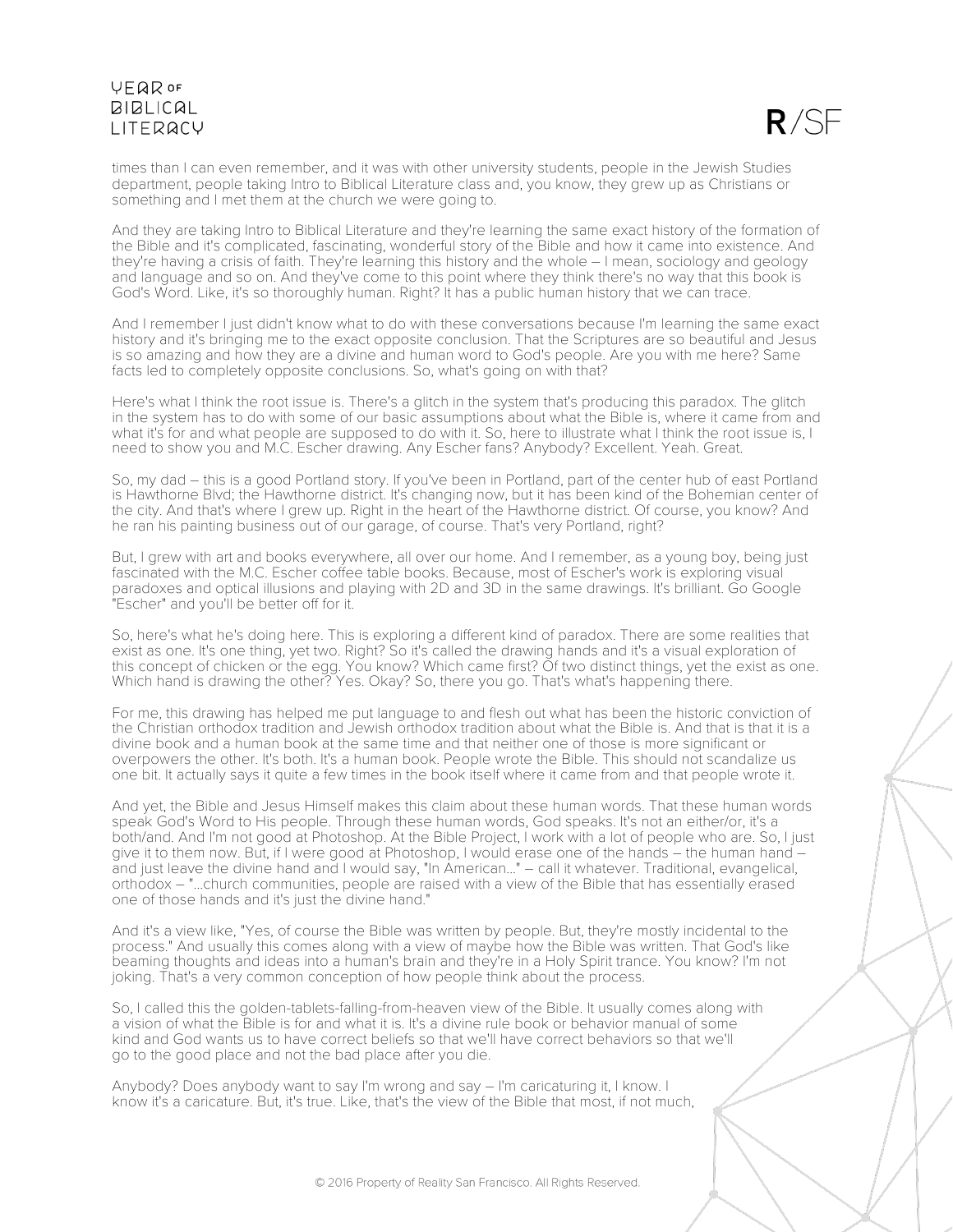$R / S$ 

of American Christianity has. I think it's a problem because it's actually not true to what the Bible says about itself and its own origins. It sets people up for a fall. It sets people up so that when they go to Intro to Biblical Literature class in university or you watch a self-proclaimed expert on YouTube, right? And they tell you the very public, accessible, complicated history of the making of the Bible and then you go, "Oh, it didn't fall out of heaven. Surely it cannot be a divine word."

Do you guys see the problem? That's the glitch in the system. So, we need a new framework. It's actually not a new framework, it's the old framework that somehow we abandoned and that we need to recover. And so, what is that framework for seeing the Bible as a human word through which God speaks to His people? It's divine word and a human word. They don't cancel each other out. And actually, the story of the origins of the Bible is crucially important to understand that reality.

So, here's what we're going to do: I'm going to, just for the rest of the time that we have here, kind of walk us through an extremely abbreviated version of what the Scriptures say about their own human origins through which God speaks to His people. Tomorrow night, at the lecture, we'll get more into the final stages of the collecting of the Bible and the manuscripts and Dead Sea scrolls and it's going to be awesome. So, you should come. But here, I want to hit on the issue of where the Bible comes from and why on Earth would you see this book as a source of divine guidance and authority in your lives. And knowing where the Bible came from and how it came into existence is crucial for understanding why you would do that.

So, there you go. That's the problem and that's what we're going to move towards right now. How are you guys doing? Great. Okay.

So, pop quiz. I'm a professor, too. I'm too many things right now in my life. Right? But, I teach classes at Western Seminary up in Portland. So, pop quiz. You know, there's no consequences for failing. We'll deny you communion. I don't know. Whatever. No. I shouldn't joke about that. That's not what I'm going to do.

Pop quiz. This is good. Use this Bible trivia fact at a get-together this Friday night. People will love it.

In the Bible, where is the first mention of the writing of the Bible? So, as you're reading through the Bible, when, for the first time, is the writing of the Bible mentioned? It's a wonderful fact to know and to tuck away. Any guesses? I hear a lot of Exodus. Oh, Ezra. I'm hearing a lot of Exodus.

Alright, winners of the pop quiz: Exodus. But, where in Exodus? It's not – trust me. It's kind of a trick question, because it's not where you think it's going to be.

Exodus 17. And, if you want to open up, we're going to look at a couple passages in Exodus. Or, it's going to be up here on the screen. Open up, turn your phone on or look on the screen. Whatever you want to do. Exodus 17. And you guys are starting, right? You're into the book of Exodus now. It's a thrilling book to read.

So, at this point of the story, Exodus 17, is where the Israelites have already been rescued out of their slavery in Egypt and gone through the sea and so on. You know. Sea to dry land and they walk through. Pharaoh and his armies are destroyed. And then the people are wandering through the wilderness. So think: you have a large population of escaped refugee ex-slaves, right? And all they've known is slave labor in the land of Egypt. Now, you know, they have some leaders at their helm and they're wandering through the desert. They have a lot of resources that they took with them.

And so, if you're an inhabitant of the region that they're passing through and you've got swords and bows and arrows and you see a people loaded with resources and no weapons, what are you thinking? You're thinking "plunder," right? "Let's get these people."

So, that's where the story is right now. The people who attack them, it's a south Canaanite people group called the Amalekites. So, the Amalekites came and acted the Israelite's Rephidim. And so Moses said to Joshua, "Choose some of our men and go out to fight the Amalekites and, tomorrow, I'm going to stand on top of the hill with the staff of God in my hands."

Do you guys know this story? Maybe some of you are familiar with the story. It's actually a very odd story, because what happens is he goes up to the hill and then when Moses raises his arms and the staff, the Israelites are empowered and are winning. But then, you know Moses, he's quite an old man by this point. So, his arms get tired and his arms start to go down and then they start to lose. I told you it's an odd story.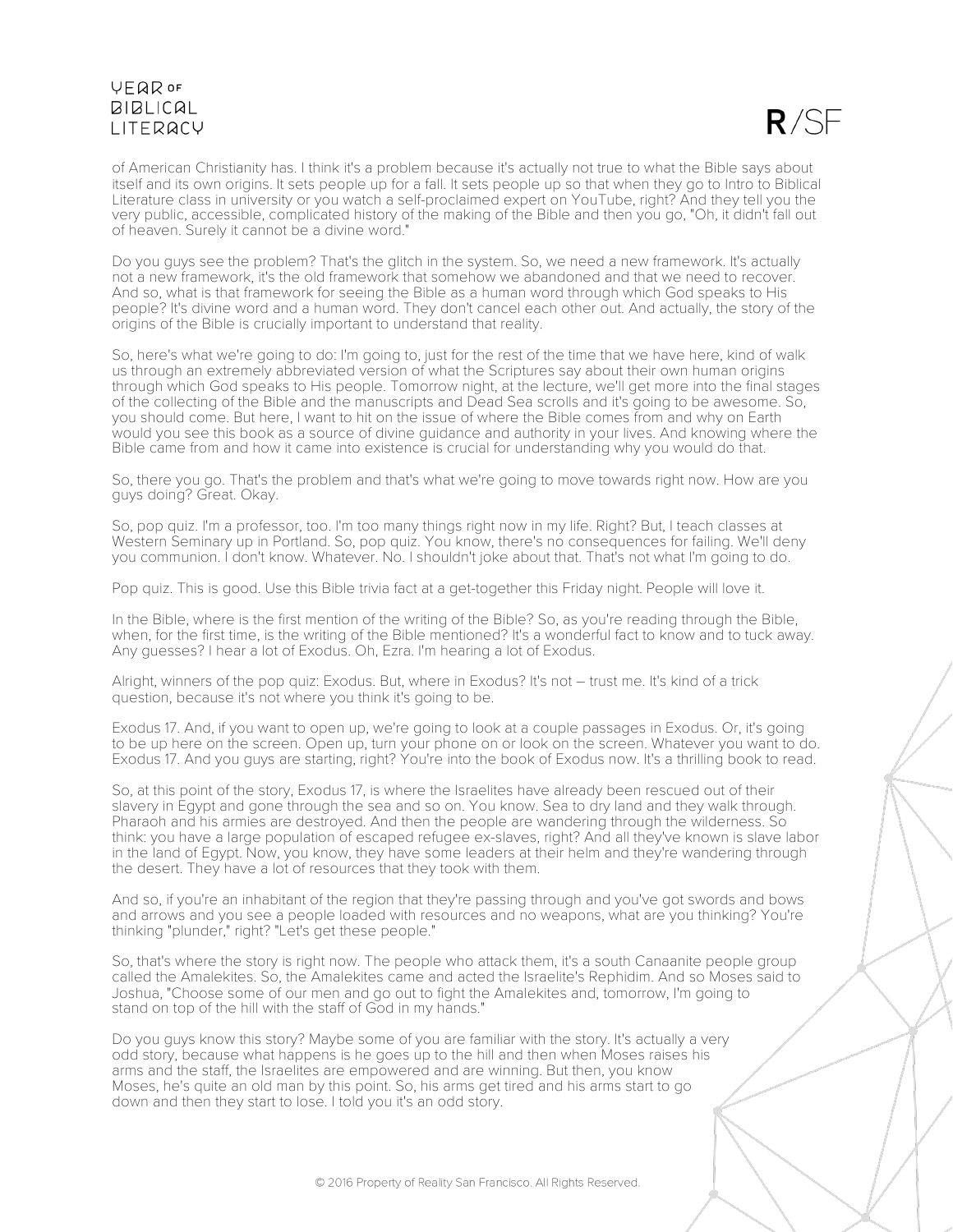### UFQDOF **BIBLICAL I ITFRACY**



They start losing the battle and so Joshua and Aaron come along and they bolster up his arms and they win the battle. Rescued. Right? So, after the battles over and they're rescued, God says this to Moses:

#### "Then the Lord said to Moses, 'Write this on a scroll as something to be remembered.'"

There it is. That's the first mention of the writing of the Bible in the Bible. Are you with me? So, let's reflect on this here. What is Moses writing down? "Write this." Write what? The story, right? Write the story. For what purpose? Remembering. These are basic questions. Basic Bible study happening right here.

So, write this. This. This refers to that. And then remembering. So, you're writing a story about how God just saved and delivered His people. And that story needs to get written down and enshrined at the center of the public cultural memory of this people as to who our God is and that He's in the business of saving and delivering us.

Now, this is interesting. Is this the first time that God has saved and delivered His people? No. Right? Why are they in the wilderness? Well, they just escaped out of Egypt and that was a whopper, you know? The slavery and then Moses confronts Pharaoh. "Let my people go." You've seen the movie, probably. Then the plagues and all this horrible stuff happens and they're protected and then they leave Egypt.

So, that whole story, God has already rescued them, hasn't He? Yes. But, how do the Israelites remember that story of rescue and deliverance? Were they called to remember that story? Yeah. With a book? No, not at first. With a meal. Isn't that interesting? An annual meal where everything at the table is a symbol retelling the story of how God rescued and delivered His people.

So, we have two ways that God's people – first of all, there's an annual meal, a ritual meal, a symbol of the story. And now, this first mention of the writing of the Bible in the Bible is about writing the story so that it can be remember through the meal and through these writings. Are you with me?

So, whatever you think the Bible is for, it has to include room for this, because this is the first mention of the writing of the Bible in the Bible. Any golden tablets falling from Heaven here? Any Holy Spirit trance happening here? He just says, "Moses, write this down."

"Okay. What happened again? Oh, yeah. The arms and the staff."

Moses is writing the story. The message of God's character and His commitment to His world and His people is communicated through this story. God speaks to His people through these words that Moses wrote.

So, there you go. That's the first mention of the writing of the Bible in the Bible.

Second pop quiz. You're like, "Really?"

The joke's tired by now. And maybe it is. But, the second pop quiz nonetheless: what is the second mention of the writing of the Bible in the Bible? It happens not long after this. The Israelites, they're in the wilderness and they make it through and they come to the foot of a mountain. What's the name of this mountain? Mount Sinai. Or it's called "Horeb." There's some regional dialect differences and so on. Mount Sinai or Mount Horeb is how it gets referred to in different places.

So, at the foot of this mountain, the people are invited together and God appears in a very powerful way with cloud and thunder and fire and so on. And God invites these people into a covenant relationship. And there's a key moment in the story that happens in just two chapters. Chapter 19. God says, "Listen, if you all enter into this covenant relationship that I'm going to invite you into, if you obey the laws and the terms of the covenant that I'm going to give you, then here's what you will become: you will become my unique, special people who are a kingdom of priests."

Some of you guys maybe know that line. So, this is where that happens in the story. In other words, God has rescued a people and now He wants to bring them into proximity to His power and glory and goodness. And He wants to enter a relationship with them and that means that they'll come under the terms of this relationship. For what purpose? To become priests. What do priests do? Priests are go-betweens – not just in Israel, in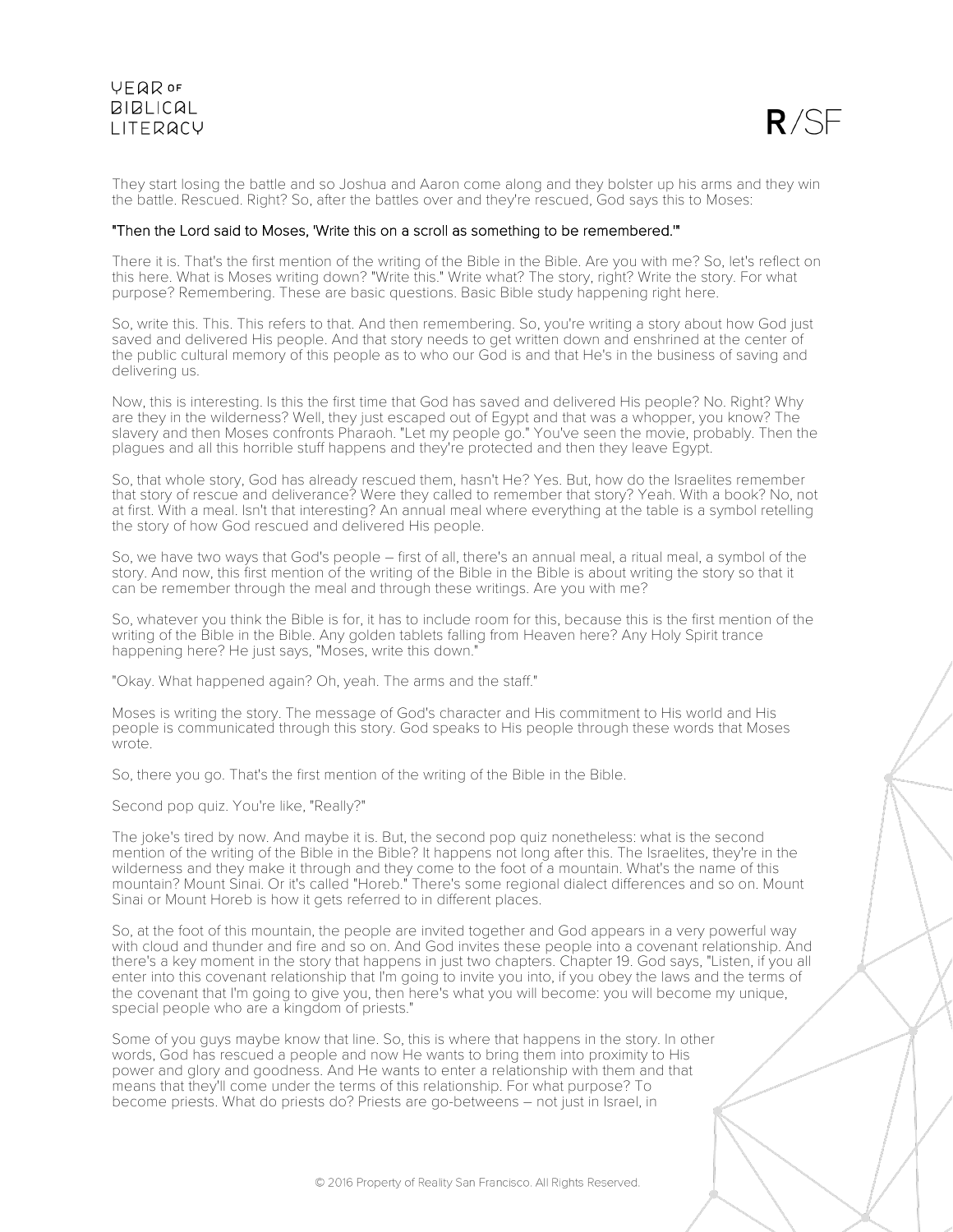

many cultures. Priests are these representatives of God to people, but also of people to God. So, what He's asking this rescued people to do is to enter into this relationship so that they become these reflective mirrors of who God is to all of the nations.

So, these terms of the covenant, they're going to involve things about justice and about how they form their communities and how they do business and how they do family and how they think and practice sexuality and money and how you treat your neighbors. Right? It's going to be this body of laws and actually, right at the foot of the mountain, they receive the first set of terms of the covenant. What do we call these in our culture? We call them the Ten Commandments.

Then there are 32 more and then there's a total of 613 in the first 5 books of the Bible. Get ready. Get ready for this. Six hundred and thirteen. You can do it. You can do it. But it begins with 10. Just ease them into it, right?

So, the people, they hear the terms of the covenant and here's where the story goes. The second mention of the writing of the Bible in the Bible. When Moses went and told all the people the Lord's words and laws – the Ten Commandments, some other body of commandments – they all respond with one voice.

"Everything the Lord has said, we will do. Everything God said, we're going to do that."

Now, if you know how the story goes, you know the irony, right? Because they're going to go on to do precisely none of that. They're going to break all the terms of the covenant. But, they're eager. They're eager at the beginning.

And then here you go. Moses wrote down everything the Lord had said. The second mention of the writing of the Bible in the Bible. Now, what is Moses writing down now? What's he writing down? Everything the Lord said. What's that? The terms of the covenant, right? We call them rules or commands and they are called commands and laws right there. But, they're the words and the laws. They're instruction. They're guidance.

Israel was to be formed as a contrast community to all of the other nations. Every realm of life and existence and family and society was to be shaped by their proximity to God's generosity and God's justice and God's holiness. And so, the second mention of the writing of the Bible in the Bible is writing up the terms of the covenant relationship.

Okay. So, here you go. In these first two mentions of the writing of the Bible in the Bible, first of all, this is the origins of the Bible. The first time it's mentioned being written. But it also gets us to the heart of the meaning of the Bible. Do you see this? What can we conclude about what the Bible is and what it's for based on these first two mentions of the writing of it?

Well, we know that first of all its main purpose is to tell a story. To tell the story of the gracious God who has rescued and redeemed His people. For what purpose? What's the second part of the Bible? It's that this God wants to invite those redeemed people into a covenant relationship. And He asks those people to come under His guidance and under His care and to be faithful to the terms of the covenant – not just because this God's uptight about controlling how people behave. No, because He wants them to become new and different kinds of humans who more closely mirror God's own justice and character. Humans that are being healed and transformed by their proximity to the gracious and holy God so that they can become priests to all of the nations.

You guys, this is the story that the Bible is telling about its own origins; its own purpose. And I haven't used the word yet, but do you see? We're talking about the Bible's authority right here, aren't we? But, it's very different than golden tablets falling from heaven. Do you see how it's totally different? Beware of people claiming that they have books that have fallen from heaven. You know what I'm saying, right? Because that's called power play. Right? They are trying to trump reason. They are trying to trump any excuse that you might have.

This is a divine word with authority. And what is authority in the golden tablets view? God's more powerful than you, He can tell you what to do. Shape up or you're going to the bad place after you die. And that is not the way the Bible presents itself. Are you with me? The Bible's presenting itself as something very different. First of all, it's telling the story of a God who exudes love and justice. A God who is so disturbed by what we have done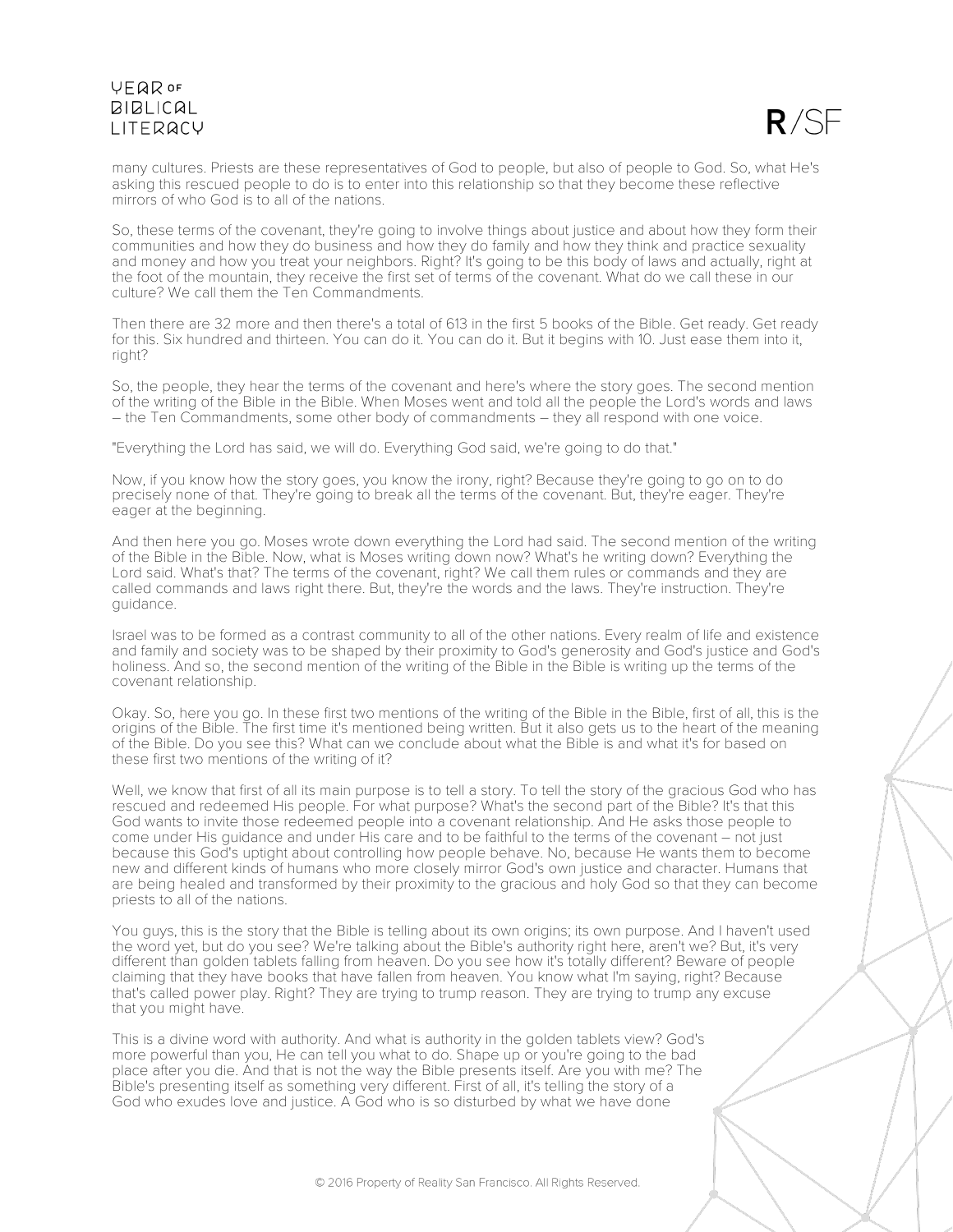# UFQDOF **BIBLICAL I ITFRACY**



with His world and what we do to each other that He will confront evil and name it like He did with Pharaoh. And He'll also give 10 chances to Pharaoh to stop doing what He's doing to destroy other human beings.

And Pharaoh, most as we can tell, Pharaoh's friends and advisors are all like, "You're crazy! We want to go with the Israelites!"

You know? So Pharaoh, he's like this image of the hardened human heart that's gone so insane with it's own selfishness. It's ruining itself, it's ruining others and it's ruining God's world. And so, the portrait of God in this story is a God whose passion compels Him to acts in moments of history to bring His justice and to save and redeem people. That's the story of this God. And then what this God wants to do is take those redeemed, rescued people and form them into a covenant people and invite them into a relationship. That's when God starts giving laws and commands to His saved, redeemed people.

Are you with me here? It's a very different story. And why is He giving these covenant terms to these saved and redeemed people? So that they become these reflective mirrors to the nation. How are you guys doing? Do you see? This is just a very different way of thinking about what the Bible is and where the Bible came from. And I think it's what the Bible is actually trying to tell us about itself, right?

So, what does it mean to be one of those covenant people coming under the authority of the Scriptures? We have a perfectly good parallel to it with that word "covenant" here. In our culture, the word "covenant" doesn't really refer to too many things anymore except a marriage covenant. Are you guys with me? So, if you're under a contract with a business partner, we call it a contract. That's the word we have for it, right? A contract. But a covenant is different. A covenant is about a whole person, relational commitment to another.

When I got married to my wonderful wife Jessica – she didn't get to come down with me this time and that's sad, but it's okay. She'll come again some time. So, 15 years ago, we stood in front of all our friends and family and we uttered these covenant vows to each other; terms of the covenant. Right? So, I vowed to give my allegiance and my devotion to her. You know, sickness and in health; richer or poorer. All that kind of thing. No more video games. No more Cheetos or staying up until midnight. You know? Like, I am reshaping my behavior because I'm not giving my allegiance to this one that I love and who loves me. And I submit myself under the authority of these covenant terms and vows. Are you with me here? That's the kind of authority the Bible presents itself as.

It's telling you a story about who God is and how He wants to rescue and redeem a people. And then the Bible is inviting you to become a part of that people and to come under its authority. But, it's the authority of a covenant relationship. It's just a very different way of thinking about the Bible. It's how the Bible presents itself to us.

Okay, are you guys clear on the point? Two purposes of the Bible. Story, covenant, authority? Alright. So, here's how the story goes. Again, very crash-course, abbreviated here. So, the people of Israel, they say "yes," you know? Eager beavers. And they go in to the Promised Land. But, it doesn't work out. They're not faithful to the terms of the covenant and they give their allegiance to other gods and other nations and it results in the rotting and the corruption of their society. Idolatry and injustice.

So, God sends more Moses-like figures called the prophets. And these prophets, they speak on God's behalf. I call them "covenant watchdogs." That's what they're for. They protect God's people from themselves when they're breaking the covenant. Because, the purpose of the covenant is to make them more human again and to rescue them from themselves. But, they don't want that. So, the prophets – it's very interesting. Because, the prophets will often speak God's own words – like, first person God speech – but then also they'll speak their own words to challenge the people and so on.

Then both the first-person God speech and then the prophets own words get collected and shaped into the books of the prophets. And those books become a divine and human word to God's own people. We'll see, if you come tomorrow night, the books of the prophets give us lots of clues about the human processes by which the books came into existence. The Bible's not trying to hide its historical origins. It actually highlights it. That's really really important.

So, the people don't listen to the prophets and destruction and ruin come. Jesus of Nazareth comes onto the scene and He sees Himself as bringing this whole story to its key, climactic moment in fulfilling the story so far and taking it into new territory. Jesus comes announcing what He calls the reign or the rule of God or the Kingdom of God. He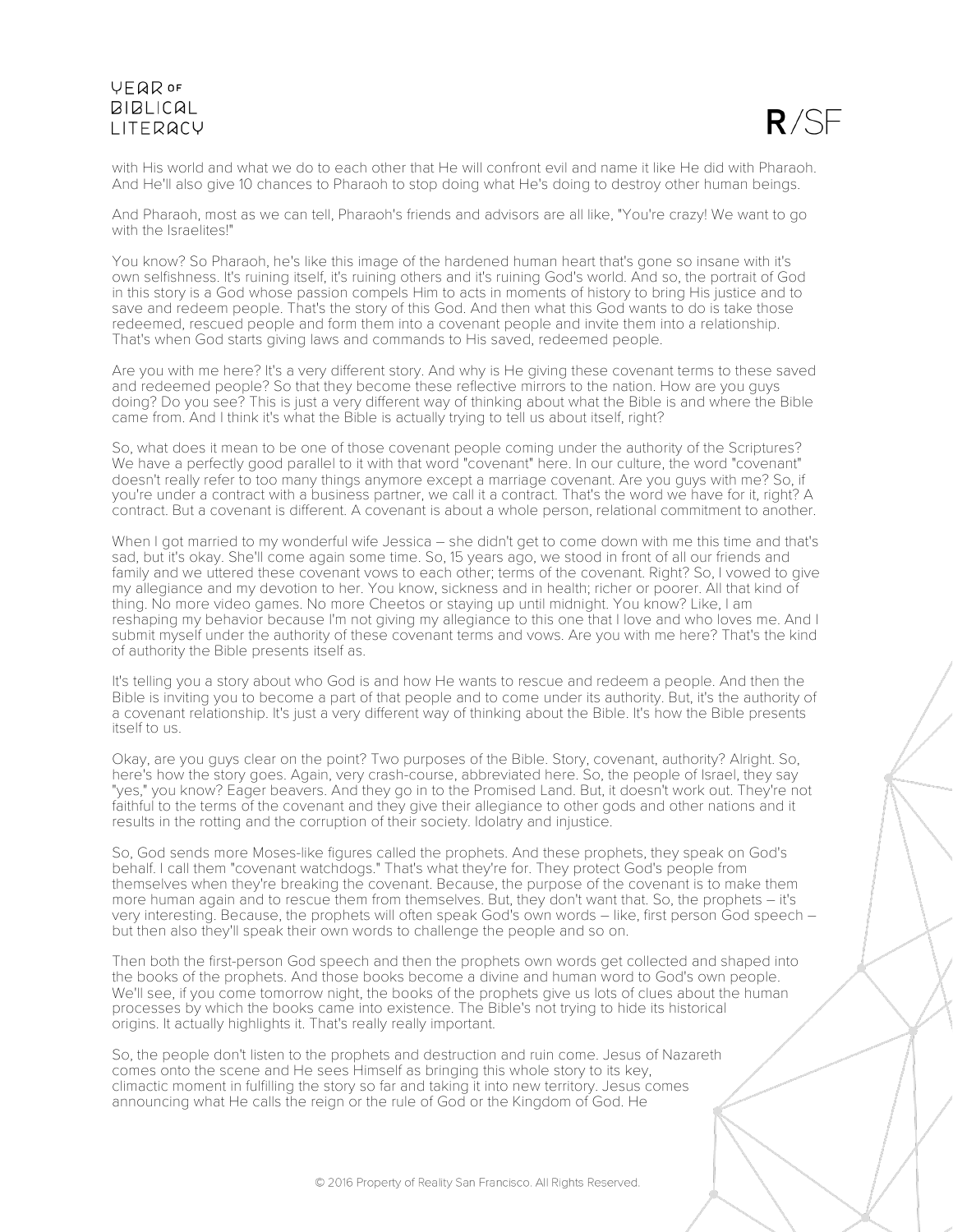$R/SE$ 

believes that God is present in Himself, that He is the embodiment of the same God of the Exodus story, the same God as the creator God, here to rescue and redeem a people once again. And that He's here to take back His world from what we have done to the place and set things right. So, He goes about forming a new people. Right? He forms a crew of disciples. Twelve is the initial circle, right? It's this image of He's remaking Israel and restarting the covenant people.

He calls lots of people to Himself and everywhere He goes, Heaven meets Earth and people are healed and people are forgiven and people find themselves transformed and become more human again after this encounter with Jesus. And He gets so much momentum that the leaders of Israel, the covenant people, are threatened by Him, they come to hate Him, they think that He's the enemy and He's leading the people astray. And so, they set in motion a plan to kill Him; to murder Him. And on the night that Jesus was betrayed in the garden, He has a final meal with His followers. And what meal is it? The Passover meal.

Here's what He says at this Passover meal. In Matthew 26:26-28, it says, "While they were eating, Jesus took bread, and when He had given thanks, He broke it and gave it to His disciples, saying, 'Take and eat; this is my body.' Then He took a cup, and when he had given thanks, he gave it to them, saying, 'Drink from it, all of you. This is my blood of the covenant, which is poured out for many for the forgiveness of sins.'"

This is crucially important. Jesus is having a Passover meal and, when Jesus wanted to explain His death and what His life and what His death and resurrection would mean to His disciples, did Jesus write a book? Did Jesus write anything that we know of? No. What did He give to His followers to explain the meaning of His life and death and resurrection? He gave us a meal; a ritual, symbolic meal. And it's a Passover meal. This is just loaded. Everything's intentional. The most brilliant man who's ever walked the planet. Every moment of His life was intentional and full of meaning.

So, what's He saying? What He's saying is what's happening here, it's another exodus. It's another act of rescue. Except the act of rescue that is happening this time isn't just from just another tyrant like Pharaoh and it's not just from these other tyrants ruling the world. You know? The Herods and the Caesars of their day. Jesus has His eye on a different foe; a different enemy.

He talked about it. It's this reality of evil that has such a stranglehold on our hearts and our mind. It's both us choosing it, but yet, at the same time, if you're honest with yourself, how many of you have ever been in a moment where you it's really a conflict situation? Have you ever had a personal conflict before? Anybody in the room? Just maybe. I'm reaching here. I know.

It's kind of intense and there's this thing that you want to say and, you know, it's like you want to say it. But, oh man, that will not help this situation at all. You know? It's kind of building and building and you're getting angry and getting frustrated and you're like, "No, I shouldn't say it. No, I shouldn't... blah!" And you say it. Right?

Anybody? So, what's happening right there? This story with the garden and the snake and so on, I know it's odd. What's that story asking us to consider? Humans are such glorious, amazing creatures. We're capable of so much beauty and good. But yet, at the same time, we're aware that these forces, these urges come over us to do things that we know are destructive and that we know are going to break down this relationship, they're going to ruin this person, ruin God's good world, they're going to ruin me. And yet, we choose it. We choose it.

But yet, at the same, how many of you, after you blurt out that thing that you say and you're like, "Oh, dang it. Why'd I do that? Did I do that? Why did I do that? Was that me? It was me, but it wasn't me."

Do you guys know what I'm talking about? It's like you are insane. It's like evil is a form of insanity. You don't want to be that person, but yet, you were and you chose it. The Bible is asking us to consider that there's a personal, mysterious reality to evil. It gives this personal reality lots of images and names. Right? The devil and so on. There's no pitchforks or red horns and tails in the Bible. It's actually way more sinister. Right? It's this foreign personality that influences individuals, societies. And you know you experience it in those moments of insanity where you give in to the urge and you're less human, you're dehumanized for it, you've dehumanized others. Are you with me here?

And Jesus says that's the enemy. The enemy is a reality that crosses ethnic boundaries, it crosses political boundaries. There's no us and them. It's just broken, selfish human beings who are made in God's image. And we're corrupted humans. And so, Jesus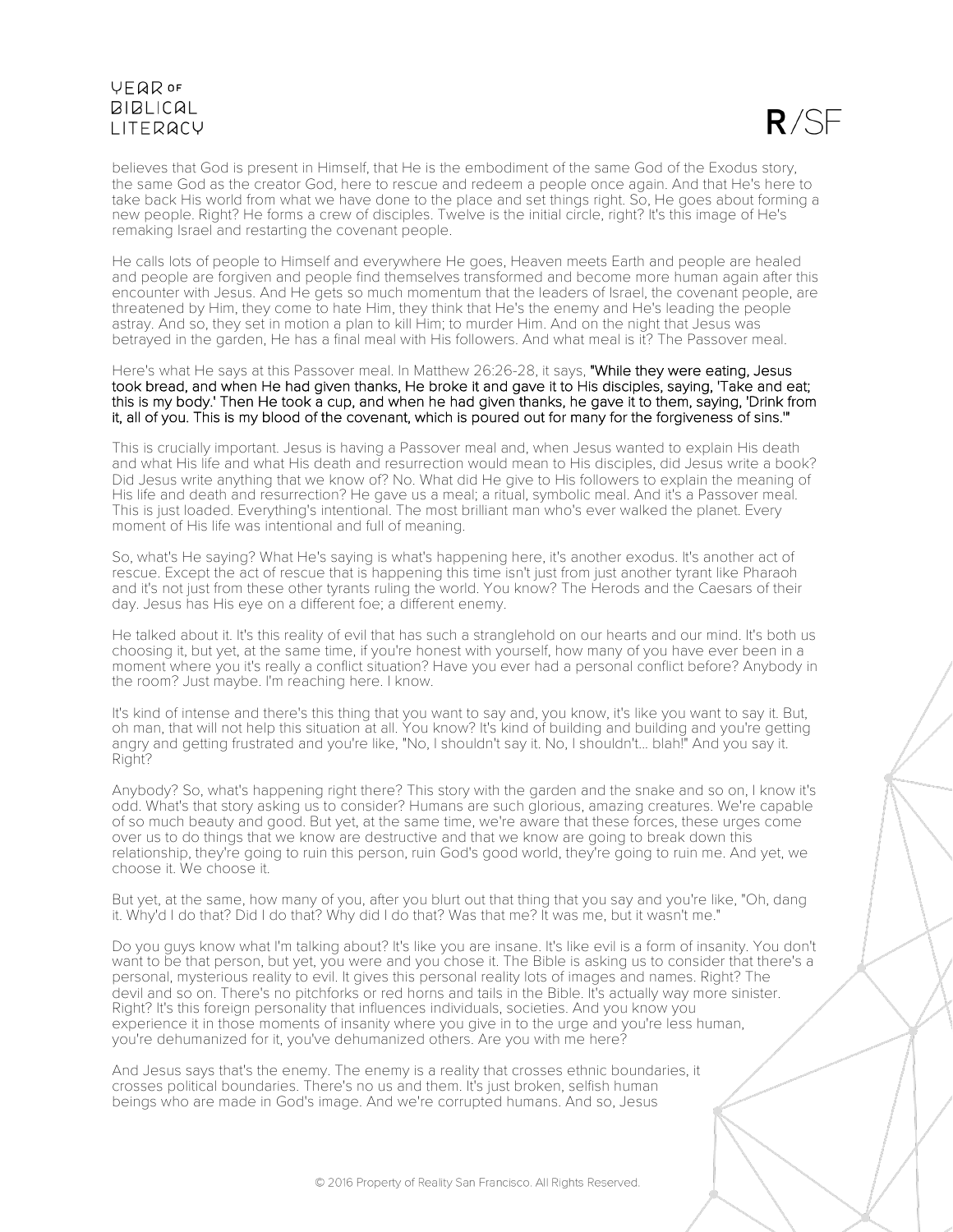$R/SE$ 

comes to zero in on that enemy, right? This is the blood of the covenant which is poured out for many for the forgiveness of sins. Jesus believes that He is becoming that Passover lamb. That He's going to take into Himself all of the wreckage, the train wreck of human history, you guys, all of the death and all of the evil that we have all participated in and contributed to the world, in large ways and small.

And Jesus sees Himself as taking it into Himself on the cross. And the way that He wants us to remember and participate in that is to eat this meal. Are you with me? It's very powerful. And so, what the resurrection means – it's a new exodus moment. The resurrection means that our sin and our selfishness and the havoc and the death and the destruction that we all participate in, that it doesn't get the last word. That God's covenant commitment to us and to His world, that His love and passion for human beings and our world is so strong that even death cannot overcome it. The resurrection of Jesus is this glorious, beautiful image of hope for our world. Amen? It's a new liberation. It's a liberation moment.

So, look where the story goes. This is so so important, you guys, to see how the story of Jesus fits exactly within the covenant story. The final words of Jesus in the Gospel according to Matthew, Matthew 28, here's what He says. He's the risen Jesus and He's talking to His crew of disciples, right? It used to be 12, now it's 11. Judas dropped out.

#### Matthew 28:18, "Then Jesus came to them and said, 'All authority in heaven and on earth has been given to me. Therefore go and make disciples of all the nations, baptizing them in the name of the Father and of the Son and of the Holy Spirit,'"

So, who has authority over heaven and earth? The glorious, risen Jesus. King of creation. And then says to go out and tell everybody the good news, right? That there's a new version of your future that's possible because of what He did in His life and His death and His resurrection. And go initiate people into the family through another ritual symbol that we don't have time to talk about. Baptism.

### And then He says, "Go teach them to obey everything I have commanded you. And surely I am with you always, to the very end of the age."

So, Jesus, He sees this act of liberation as now being opened up to now bring people into this new covenant family that He's started. That's what He's telling people. Like, grow the covenant family. Invite as many people, as many humans, from the whole face of the earth as you can into this story and into this covenant family.

And then what does He ask those 11 disciples, who are later going to be named "apostles," what does He tell them to do? To go around doing what? To teach. To teach these new members of the covenant family to do what? To obey. Right? To obey.

Jesus brought this covenant story to a new moment. He opens up the new covenant family and then He invites these rescued people who joined the covenant family to come under whose authority? His. Okay. So, let's just stop real quick here. This is a crucially important passage for understanding what the New Testament is and what the Bible is.

Who has authority over heaven and earth? So, if you're a follower of Jesus, you believe Jesus does. If you're a follower of Jesus, listen closely. This might seem like splitting hairs, but I think it's really important. If you're a follower of Jesus, is your allegiance and your devotion to a book? I'm making some of you nervous, right? That's on purpose. Is your allegiance and your devotion to a book? It's to a person. Are you invited into a covenant relationship with a book? You're invited into a covenant relationship with a person.

What do we mean when we say, "I accept the Bible as a divine authority over my life?" What I mean when I say that is I accept Jesus as the authority over my life. That's a different kind of authority. It's the kind of authority of the one who loved me and gave Himself for me and who wants to make me into a new and different kind of human. And He invites me under His loving, gracious, Jesus-style authority to do so. And that authority is expressed to me through the writings of the prophets and the apostles.

What is the purpose of the writings of the prophets and the apostles? To tell the story of the covenant family and how I have been invited into it. And then it contains the terms of the covenant relationship that I bring myself under because I trust that Jesus knows what it means to be a human being more than I do. Are you with me? So, what's He doing right here? He sends out these disciples – they're going to be called apostles. And – think of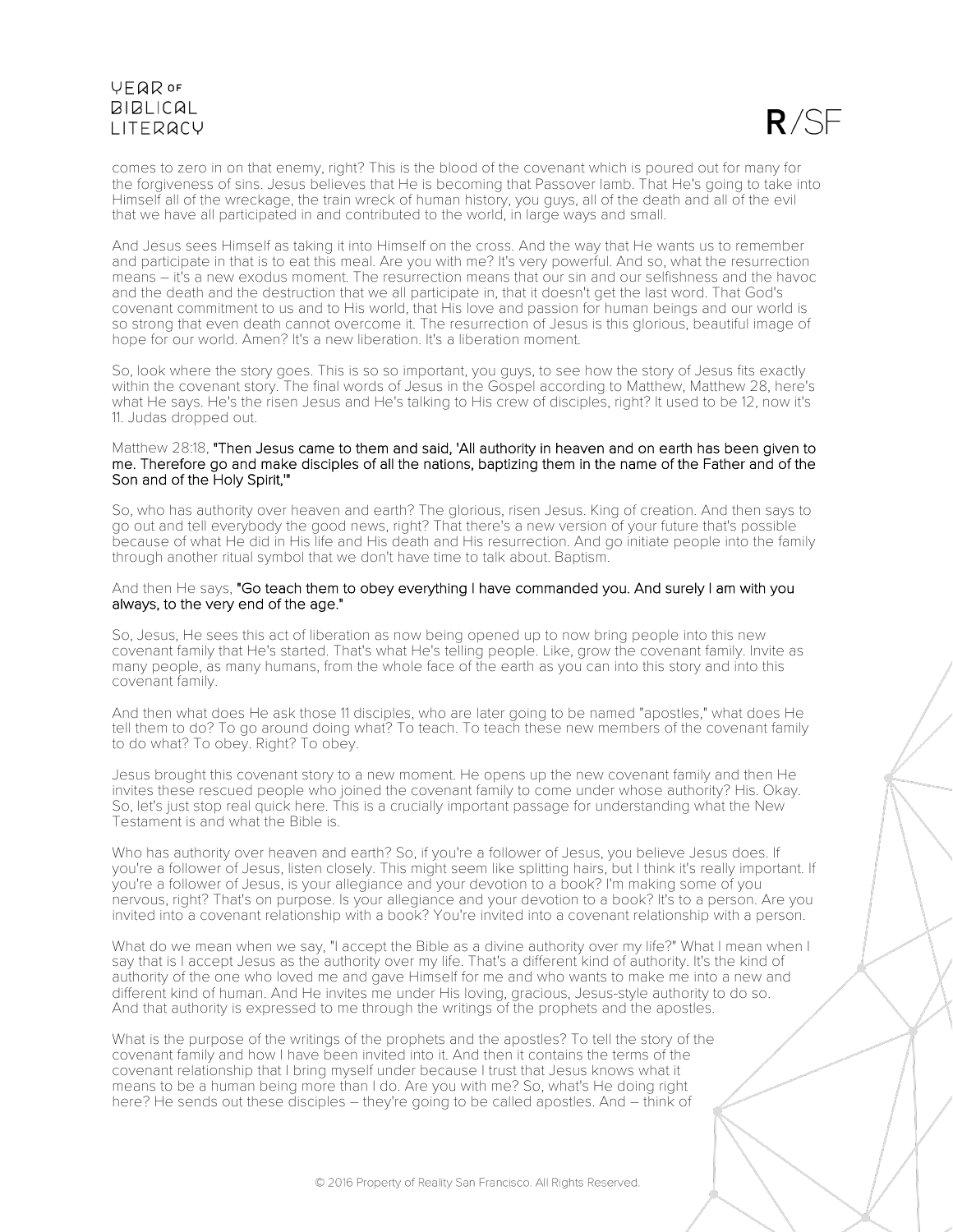

Dukes of Hazard or something – He's deputizing them. Right? He's making them His official representatives to represent His voice and His teachings to the nations.

So, what did the apostles, in their closest circle, go on to do? We have a covenant meal as the followers of Jesus. What do we need to tell the story of the new covenant family? What do we need to clarify the terms of the covenant and what it means to be a follower of this Jesus? We need some text, right? Just like God asked Moses. So, here we go. What are the four Gospels in the New Testament? They're the eye witness testimony of the apostles of the story of how God rescued and formed a new people. What are the writings of the apostles? They're Jesus' deputies, His authorized spokespeople, who carry on the teachings of Jesus and who guide the covenant family in what it means to be faithful to Jesus and to submit our lives and our futures and all of our decisions to Him.

Right here is the origins of the New Testament writings. Do you see this here? So, people make this split where it's like, "Man, I really like Jesus, but Paul is kind of uptight."

You know? "And Peter, I like some of what he says."

No. You can't. You can't, with intellectual integrity, do that. Jesus says, "If you're going to follow me, you're also going to follow how Peter represents my teaching, how Paul will guide his church communities and what it means to be faithful to me."

These are humans, but it's a divine word. It's not an either/or, it's a both/and.

Whew. How are you guys doing? Alright. This is such a different way of thinking about the Bible. I'm pretty sure it's how the Bible is trying to tell us what it is itself. So, it puts to us a decision. And really, you know, you guys are doing this whole Read Scripture experience, and my hope and my hope with the videos – they're so ridiculously fun to make, it's the most fun I've ever had. So, we're going to learn a lot together. I'm learning a ton all over again as I go through the Bible and make the videos and so on. But, if this remains simply a learning experience, do you see how we've so missed the whole point of this?

The point is that we rediscover our humanity. The point is that we discover Jesus' loving, gracious authority and how He wants to heal and transform us. Which means that He has to confront the Pharaoh-like elements that are deep inside of us; the stranglehold of selfishness that we're under and that we suffer from and that we often choose. He wants to confront it and He wants to kill it. He wants to kill it. But, He doesn't want to kill you. Right? Gods who drop divine rule books out of heaven and say, "Obey me or I'll squish you," those gods want to kill you. That is not the God of the Bible. And people who claim to have those books in their possession and ask for your credit card number – you know what I'm saying? – don't trust those people.

Don't trust books that fall out of heaven. The Bible didn't fall out of heaven. It has a public, accessible history that we can trace. Should I say it again? It's tell the story. So, this is my hope and my prayer is that the Read Scripture experience, what it does in your life, is that you meet, in a new way, the God of this story and that you see what He's inviting you to and the kind of human that He wants you to become and the kind of human that Jesus was for you and me that I have not, up to this point, been able to be for myself. But, He was that for me and he ate the consequences of all the stupid stuff that we do and He didn't even let that be the final word. His love and His covenant commitment are the final word.

So, my hope and prayer is not even by the end of this year, but that you find yourself compelled to give your life to Jesus. To give more and more of your life to Jesus' loving, gracious, healing authority. It's that kind of authority that is good news. So, there you go. That's what I have to say. I don't claim to know what that's supposed to mean for you right now. And that's not my job, right? That's way above my pay grade. That's Jesus' job. And we believe, as His followers, that when we gather together and He's at the center and when we're taking the meal together, that He's here.

So, here's what I would encourage you to do right now as we go into this time of prayer and reflection, worship and song and taking the bread and the cup, is just to ask yourself like, this week, what just happened in the last seven days? In what ways the moments nobody knows about, the moments where that Pharaoh came out of you – and maybe you were alone, because you would never act that way in public, right? But, some of us do act that way in public, too.